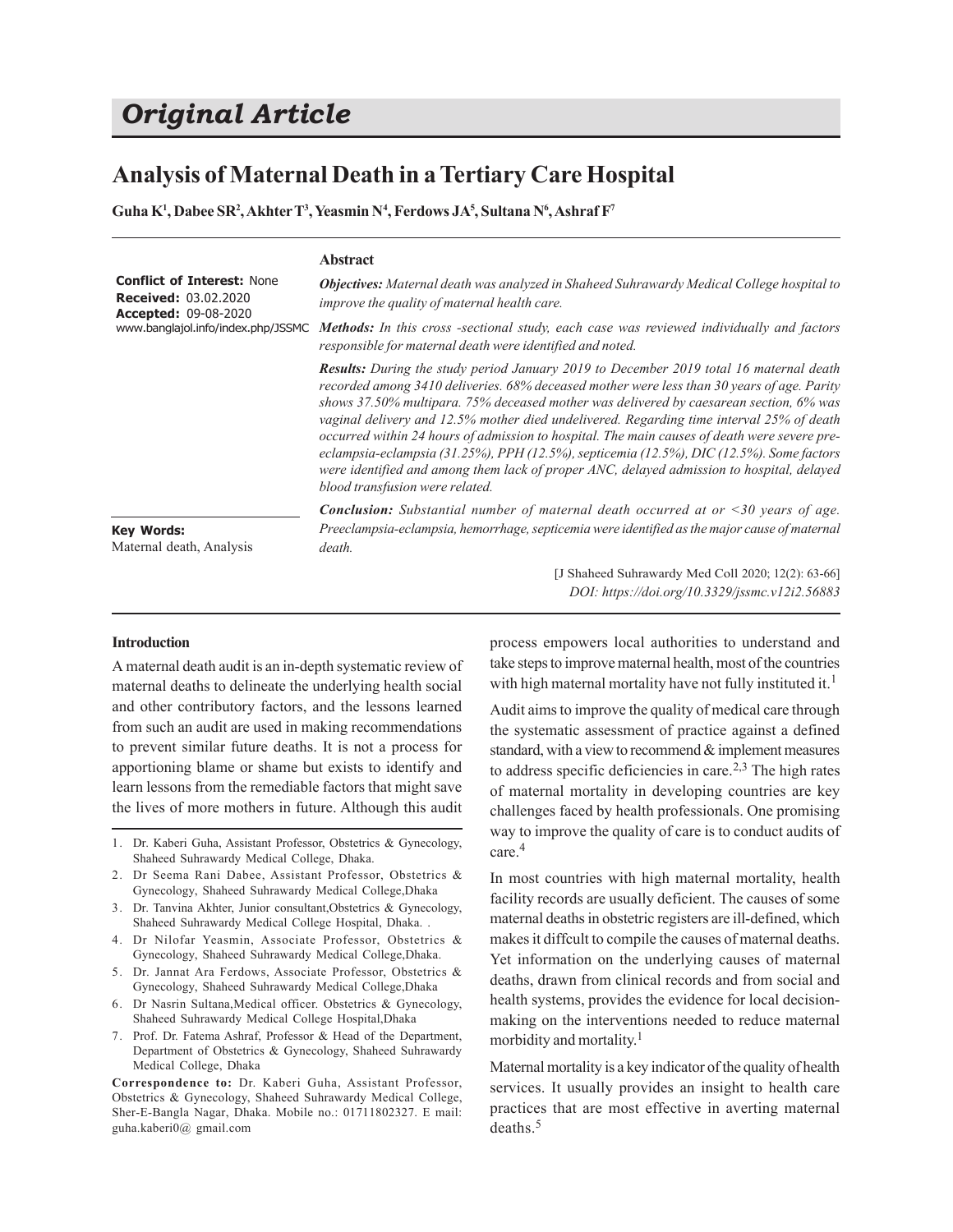Maternal mortality in Bangladesh is high and yet not has been declined appreciably. National or regional enquiries into maternal deaths have now been put into place in many countries. The Govt. of Bangladesh give much emphasis on the reduction of maternal mortality. 6

In order to reduce the relatively high rate of maternal mortality in Bangladesh, programmed like family planning, antenatal and postnatal care, TT immunization, identification of high risk pregnancies, SBA training and promotion of safe birth practices have been undertaken. While these interventions can influence maternal and neonatal mortality, it has been realized that without proper facilities for case management of major obstetric complications, lives of the mother cannot be saved.<sup>6</sup>

It is obvious that in order to be able to maximize saving lives and minimize morbidity, 24 hours EmOC service should be available at the most peripheral levels of health care facilities.<sup>6</sup>

Bangladesh has a comprehensive infrastructure for the delivery of health and related services.<sup>6</sup>

At present, most women in Bangladesh do not have timely access to EmOC. Because women with obstetric complications face a variety of barriers to obtain care. Three kinds of delays need to overcome if she is to receive timely care: delay in deciding to seek care; delay in reaching a medical facility; and delay in receiving care at that facility. 7

Maternal death audit will improve the quality of maternal care. It will also improve staff morale and motivation. It will enhance the rational use of limited resources. Measurement of quality allows the conservation of resources by rejecting less effective and implementing more effective intervention.<sup>8</sup>

Although audit has become an integral part of medical care in industrialized countries, the experience in developing countries are yet very scanty<sup>9.</sup> However, a number of developing countries like Jamaica, Egypt, South Africa and Malaysia have established confidential enquiries of maternal deaths.10, 11 In Indonesia district level audits are in practice<sup>12</sup>. Government of Bangladesh has taken initiatives to establish regular perinatal death audits in different hospitals since 2004.<sup>13</sup>

This maternal death analysis will improve the quality of obstetric care and can reduce maternal mortality.

# **Methodology**

Data was retrieved from hospital case records (admission registrar, case file, delivery registrar, death certificate). The questionnaire was designed to explore profile of the patient, time of admission, diagnosis at the time of admission, mode of delivery, treatment received, time of death, and cause of death.

All deaths were evaluated individually according to whether there was departure from generally accepted standard. Operation was delayed when it was not performed within two hours after decision. Blood transfusion was regarded delayed when it could not be transfused within 2 hours of necessity. <sup>21</sup> Unnecessary blood transfusion means when blood is transfused though patients hemoglobin level was more than 10 gm/dl.

A total of 16 deaths those occurred in Shaheed Suhrawardy Medical College Hospital from January 2019 to December 2019 were analyzed. However, the cases, which were brought dead, excluded from the study.

# **Results:**

| <b>Table I</b>                              |                       |             |                             |  |  |
|---------------------------------------------|-----------------------|-------------|-----------------------------|--|--|
| <b>Obstetrics Statistics of ShSMCH 2019</b> |                       |             |                             |  |  |
| Obs. Patients                               | Total Delivery (3410) |             | Maternal                    |  |  |
|                                             | Vaginal Delivery      | <b>LSCS</b> | death                       |  |  |
| $1098$ (U-1)                                | 374                   | 538         |                             |  |  |
| $1095$ (U-2)                                | 324                   | 601         | 4                           |  |  |
| $1096$ (U-3)                                | 336                   | 406         | 3                           |  |  |
| $930(U-4)$                                  | 386                   | 445         | $\mathcal{D}_{\mathcal{L}}$ |  |  |
| <b>Total 4219</b>                           | 1420                  | 1990        | 16                          |  |  |

During the period of January 2019 to December 2019 there were total 4219 obstetrics patient admitted. Among them 3410 patients delivered. 1420 delivered vaginally and 1990 by LSCS (Table–I).

**Table II**

| Age distribution of the deceased mother ( $n = 16$ ) |           |           |  |  |  |
|------------------------------------------------------|-----------|-----------|--|--|--|
| Age                                                  | Frequency | Percent   |  |  |  |
| $15-19$ years                                        | 2         | $12.5\%$  |  |  |  |
| 20-24 yrs                                            | 1         | $6.25\%$  |  |  |  |
| 25-29 yrs                                            | 8         | $50\%$    |  |  |  |
| 30 yrs and above                                     | 5         | $31.25\%$ |  |  |  |
| Total                                                | 16        | $100.0\%$ |  |  |  |
|                                                      |           |           |  |  |  |

During that period 16 maternal death recorded. Categorical distribution of age shows, 12.5% mother died between 15- 19 years and 6.25% between 20-24 years, 50% died between 25-29 years (Table-II)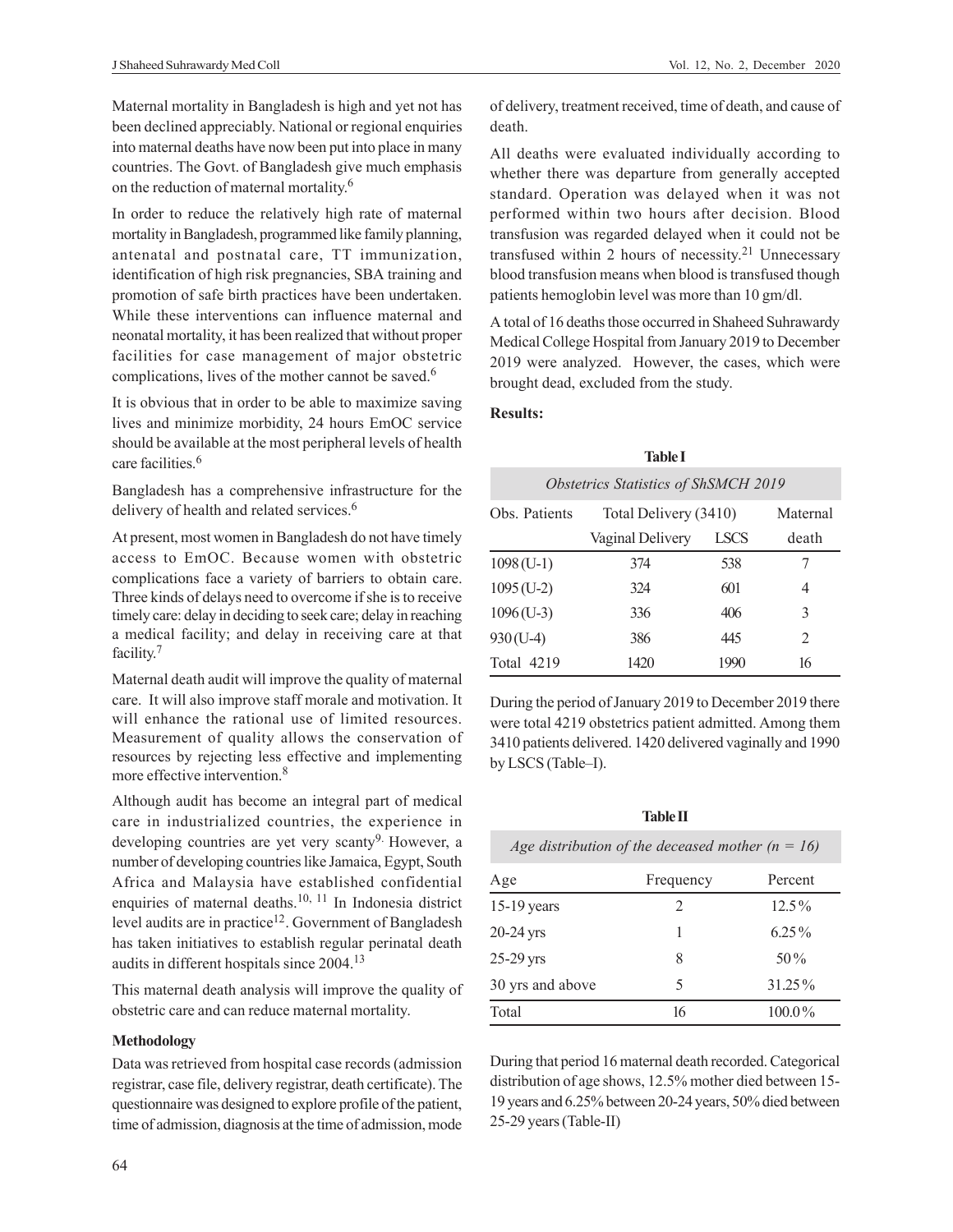| Parity status of the deceased mother ( $n = 16$ ) |        |            |  |  |
|---------------------------------------------------|--------|------------|--|--|
| Parity                                            | Number | Percent    |  |  |
| Nullipara                                         | 5      | 31.25%     |  |  |
| Primipara                                         | 5      | 31.25%     |  |  |
| Multipara                                         | 6      | 37.50%     |  |  |
| Total                                             | 16     | $100.00\%$ |  |  |

**Table III**

Parity of the deceased showed 31.25% nullipara, 31.25% primi para and 37.50% multipara (Table-III).

**Table IV**

| Delivery status of the deceased mother ( $n = 16$ ) |               |          |  |  |  |
|-----------------------------------------------------|---------------|----------|--|--|--|
| <b>Status</b>                                       | Frequency     | Percent  |  |  |  |
| Vaginal Delivery                                    |               | $6.25\%$ |  |  |  |
| Caesarean section                                   | 12.           | $75\%$   |  |  |  |
| <b>Undelivered</b>                                  | $\mathcal{L}$ | $12.5\%$ |  |  |  |
| Others                                              |               | $6.25\%$ |  |  |  |
| Total                                               | 16            | $100\%$  |  |  |  |

Regarding delivery status, 75% deceased mother was delivered by caesarean section, 6% were vaginal delivery and 12.5% mother died undelivered (Table-IV).



**Figure 1:** *Causes of Maternal Death (n = 16)*

The main causes of death were severe preeclampsiaeclampsia 31.25%, PPH 12.5%, Septicemia 12.5%, DIC 12.5%, pregnancy with anaemia 6.25%, Pregnancy with heart disease 6.25%, Pregnancy with dengue fever 12.5% and Anesthesia hazard 6.25% (Figure-1).



**Figure 2:** *Time Interval between admission to hospital and death (n=16)*

In this study 25% deaths happened within 24 hours of admission.

Other contributing factors were delayed admission to hospital, irregular or no ANC, low socioeconomic condition. Some institutional factors such as delay in blood transfusion in 12.5% cases, delay in starting operation in 6.25% cases, unnecessary blood transfusion in 6.25% cases were responsible (Figure-2).

# **Discussion**

Total one year of maternal death cases from January 2019 to December 2019 were reviewed individually. There were total 16 maternal deaths recorded and 3410 delivery occurred. The age of the deceased mother indicated that collectively 68.75% belongs to <30 years. Other hospital based studies performed by Tasnim S et al (2006) and Begum N (1988) had shown that 50% belong to 20-29 years. However, Wildman K et al (2004) found that in European countries, more than half of maternal deaths are among women between 25 and 34 years.<sup>4</sup>

Regarding delivery status 12.5% were undelivered. Among the delivery group 6.25% delivered vaginally and 75% required caesarean section. Death occurred more during puerperium (81.25%) and that has also been found in national mortality survey<sup>9,14</sup>. Gracia P et al showed that 8.3% of deaths occurred in undelivered women and 66.7% occurred within 30 days of postpartum.15 Tasnim N et al also found that 73% death occurred in postpartum period and 17.54% in the ante partum period.<sup>16</sup>

In this study 25% deaths happened within 24 hours of admission. Tasnim N et al found that 30% death occurs less than six hours of admission.<sup>16</sup>

The main causes of death were severe preeclampsiaeclampsia (31.25%), PPH (12.5%). This findings correlates with that of Tasnim N et al and H A Baby's findings.<sup>16</sup> Duley L in 1992 found that hypertensive disorders of pregnancy constitute a greater proportion of deaths in both developing as well as developed countries <sup>17</sup>. Supratikto G and Ronsmans C et al from Indonesia also found that